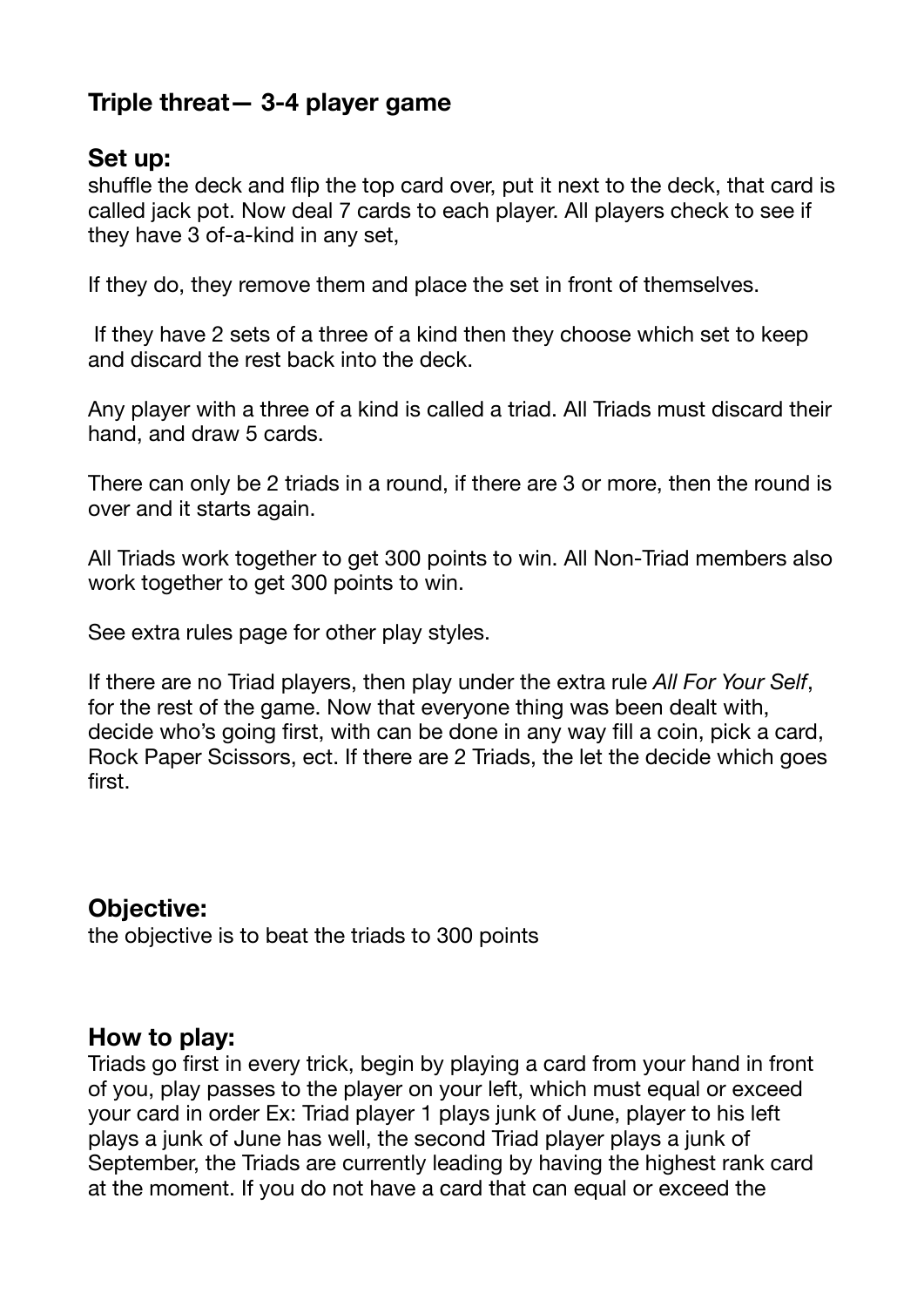current card, then you must pass, and play no cards, you're now out of the current trick. You my also pass, and not play any cards in that trick if you want to save cards EX. Triad player plays junk of September, non-triad player also plays junk of September, now you play, you have the Phoenix (the highest of all the cards) and wish to save it, so you pass, and play passes to the next player, you are now out of the current trick, and my not play anymore cards. The trick can keep going between all the players until either no one has any cards, or until someone plays the highest card (the Phoenix). After each trick, all players redraw their cards back to their original hand. If the deck runs out before someone gets 300 points, shuffle all cards claimed in tricks back into the deck, just make sure to write down the score, all players keep their hands. If someone plays a animal, ribbon or bright, then the next player must beat the card in rank of the current suit Eg: Triad player 1 plays ribbon of June, the next player must exceed June i.e August, September etc, or play Animal of June. The winning team of that trick gets all the cards. Junks are worth 1 point, ribbons are worth 10, animals 20, and brights 50.

Triads get to triple one of the cards they claimed in that trick. But it may not be a bright. All triads cards are added together after a trick to equal the total amount of points they have. All none triad members do the same

### **Jack pot card:**

 in the centre there is a card. That card is called the jack pot, each time a player plays a card that matches the jack pot, the current points are doubled, if a two cards are played then it's tripled, if three cards are played then it's quadrupled. There is an extra rule that can be played with is. See extra rules page

# **Card Ranking:**

 Junk, Ribbon, Animal, Bright Lowest Highest

# **Month ranking:**

 January—December Lowest Highest

# **Extra rules**